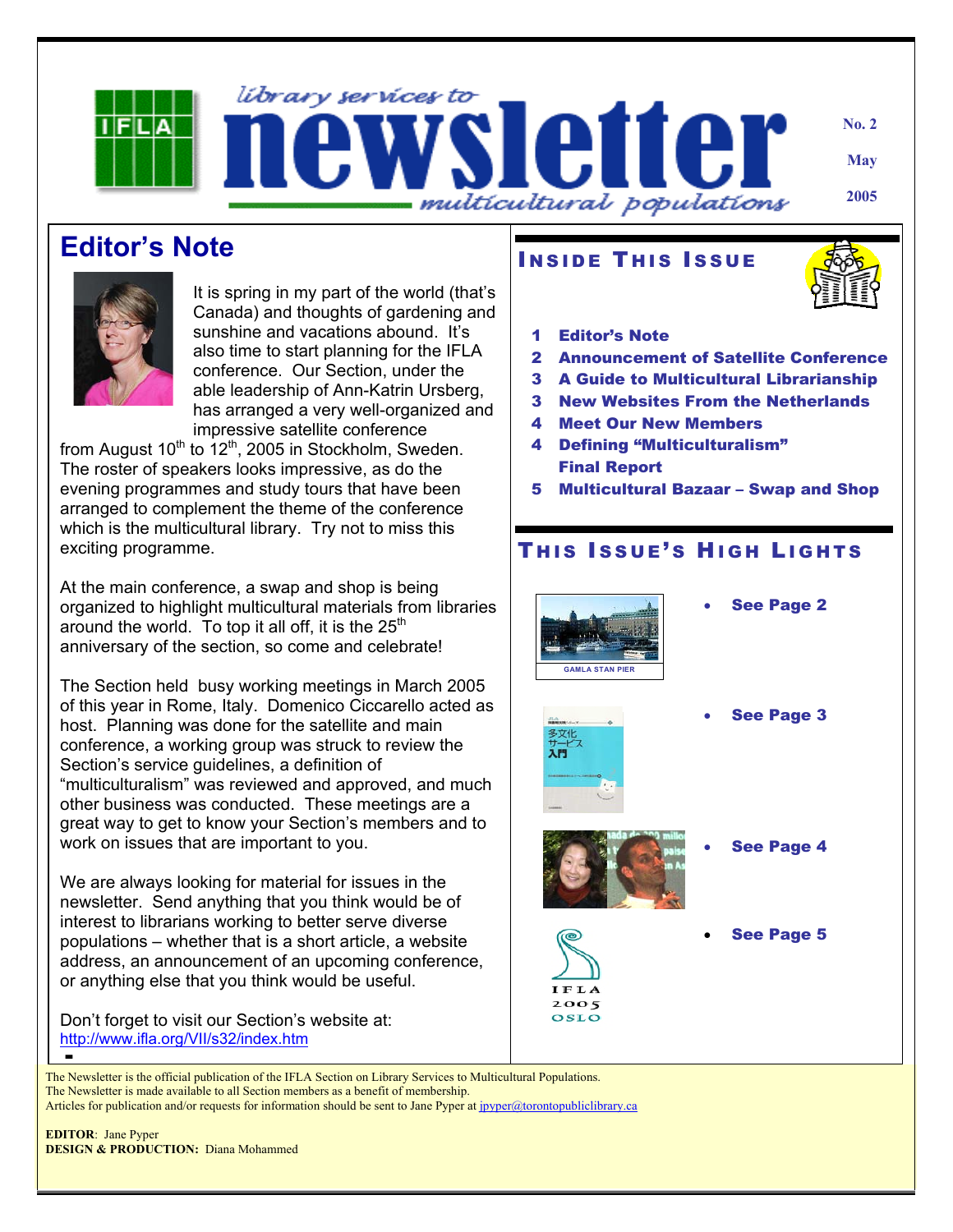# **ANNOUNCEMENT OF SATELLITE CONFERENCE**

### THE MULTICULTURAL LIBRARY

August 10-12, 2005, Stockholm, Sweden **www.ifla-stockholm2005.se**

#### **Introduction:**

Stockholm, the beautiful Swedish capital on the water is a delightful summer city with its open views, green parks, bridges over glittering waters, with white tour boats heading for the nearby archipelago, and the fresh Nordic light above it all. It's also a city for museum enthusiasts, music lovers, shopping freaks, island hoppers, architecture fans – and almost everybody else!

#### **Program Highlights:**

The conference starts with a welcome reception and guided tour of the Nobel Library and a keynote speech from IFLA President Kay Raseroka.

The conference will focus on the issues of: staff training, multilingual catalogues and language rights

- **Staff training** focusing on the importance of training programmes, the issues of multicultural societies, multilingualism and ethnic diversity
- **Multilingual catalogues** concept and theory of multilingual cataloguing, issue of cataloguing in different alphabets, implementation
- **Language Rights** safeguarding & encouraging linguistic diversity

There will be a choice of three study tours to choose from on August  $11<sup>th</sup>$ .

#### **Registration:**

Register on-line at www.ifla-stockholm2005.se or by mail Fees are 1200 SEK (approximately 130 Euro) if you register before June 1 or 1500 SEK after June 1 (reduced rate for students/retirees). This includes all lunches, evening programmes and study tours.

#### **Organized by:**

IFLA Section on Library Services to Multicultural Populations, Swedish Library Association, The International Library, Stockholm,The Swedish National Council for Cultural Affairs, Bibliotekstjänst.

#### **Sponsored by:**

The Swedish Library of Talking Books and Braille, Swedish National Commission for UNESCO and Stockholm County Library.



**THE CENTRAL HARBOUR GAMLA STAN PIER CITY THEATER** 



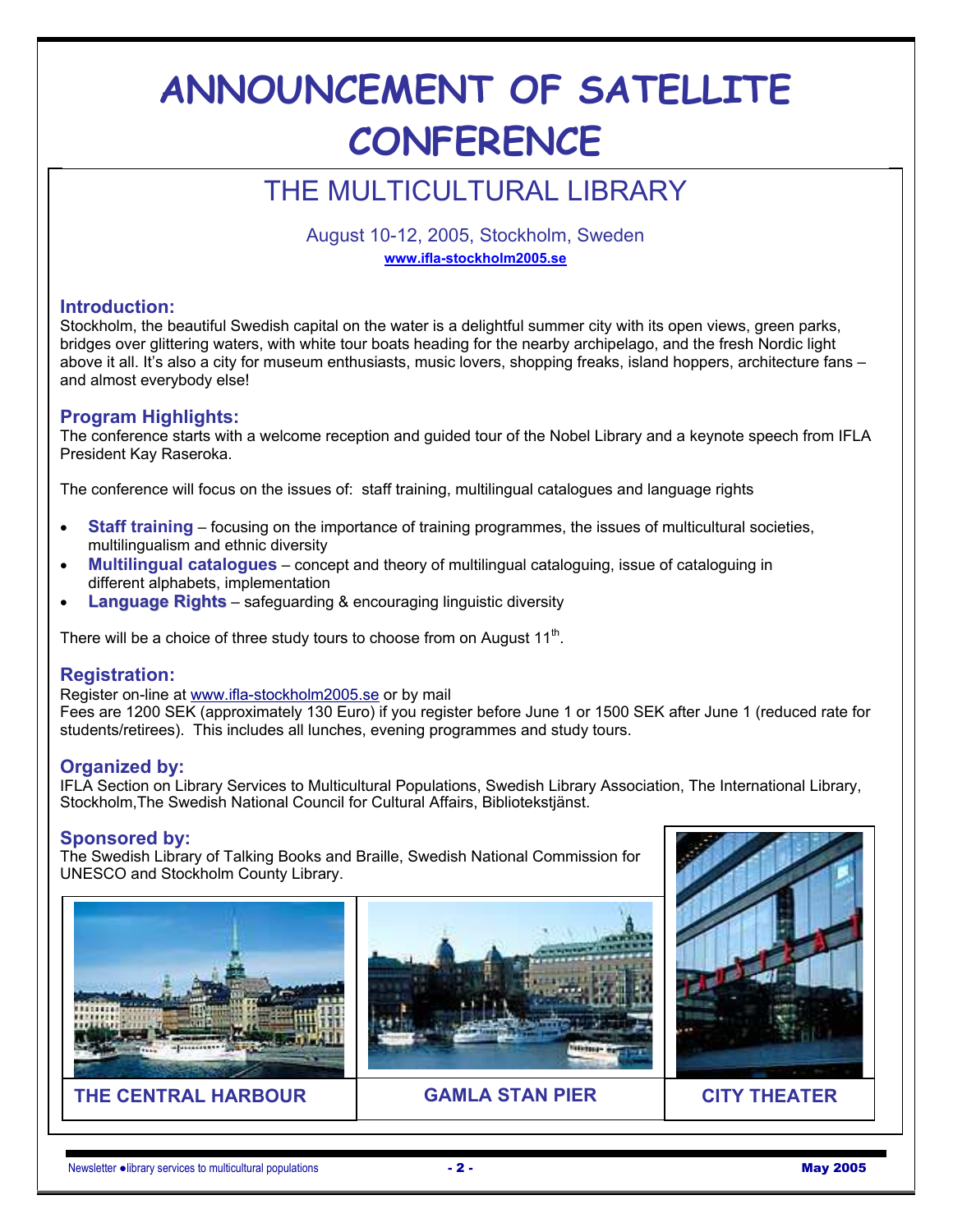### **A Guide to Multicultural Librarianship / by Japan Library Association Research Committee on Multicultural Librarianship**

#### **BY:** Yasuko Hirata

This book aims at encouraging libraries serving ethnic communities to provide and develop multicultural library services.

In 1986, when the Library Services to Multicultural Populations became one of the IFLA sections, the Annual Conference was held in Tokyo. At that time the idea of multicultural library services gave Japanese librarians a great shock because we hadn't realized the needs of culturally and linguistically diverse people.

Japan has been known as a homogeneous country, but in fact there are early immigrants from China and Korea, newcomers such as Brazilian and Peruvian after the change of the immigration law in 1990's, and indigenous people like Ainu in Japan. Today there are nearly 2 million foreigners living in Japan. They make up 1.5 percent of the Japanese population. In a small town named Ohizumi-cho, 15 percent of the residents are immigrants and their families.

The recognition of library services to multicultural populations has been gradually growing among Japanese librarians. We are still developing knowledge and experience on how to start or where to begin and what to do on a practical level.

The research committee on multicultural librarianship was organized as one of the special research projects in 2002 under the Japan Library Association. The committee consisted of 21 members who had been engaged in promoting library services to ethnic minorities. The purpose of the committee was to publish an introductory book on multicultural librarianship.

After two years of research and discussion, the book written in Japanese, was finished in the fall of 2004. Copies are available from the contact information listed here.



198p ; 19cm. – (JLA library practice series ; 2) ISBN 4-8204-0430-X \1,800 Japan Library Association 1-11-14, Shinkawa, Chuo-ku, Tokyo 104-0033, Japan Phone: +81-3-3523-0811 Fax: +81-3-3523-0841 E-mail(Order): hanbai@jla.or.jp

### NEW WEBSITES FROM THE NETHERLANDS

#### **BY:** Lourina K. de Voogd

The Netherlands Public Libraries are implementing two new websites for information to immigrants and new visitors to the country. One of the sites that is currently open: www.inburgeringsloket.nl/vibe is meant for people with low reading skills; all texts are in spoken form. (This will be only be available to public libraries afterwards).

Another new web site is www.ainp.nl . This virtual library contains information for anyone coming to the Netherlands from another country that wants to get to know Dutch society. In the coming weeks there will be more attractive photographs on the site and a service entrance for professionals will be added. This site aims at a public with good reading skills, with the information pre-selected by librarians**.**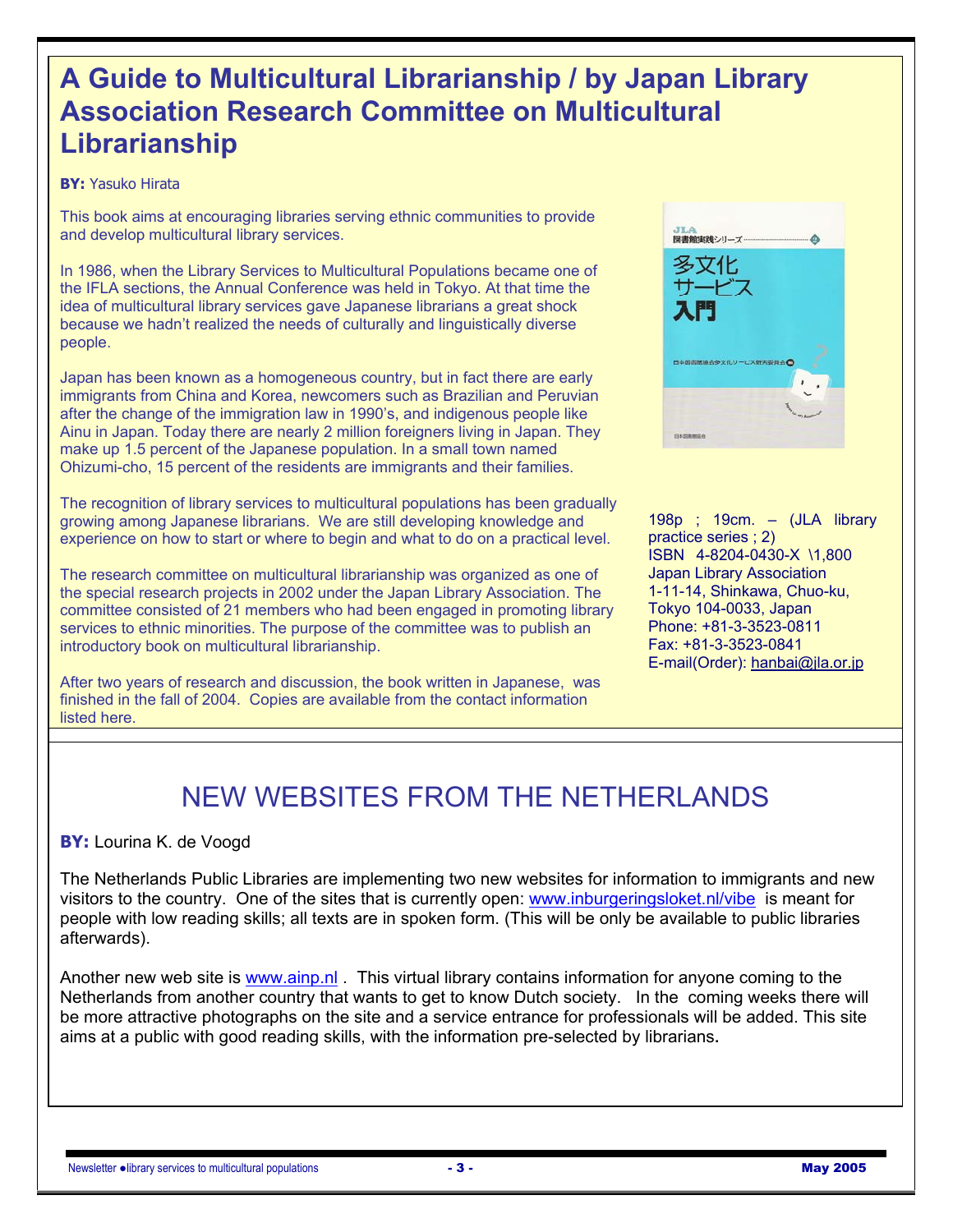## **MEET OUR NEW MEMBERS**

### **CANADA**



Mijin Kim is the Coordinator of Multicultural Initiatives, Strategic Office at Library and Archives Canada (LAC). Since Mijin arrived at the then former National Library of Canada in 2002, the organization has undergone an historic amalgamation with the former National Archives of Canada.

The role of Multicultural Initiatives at Library and Archives Canada is to act as a central coordinating body within the organization and externally to ensure that LAC's collections, services and programs better reflect the diversity of the Canadian experience and better serve all Canadians.

Prior to her current position at LAC, Mijin was the Manager of Member Services at the Canadian Library Association. In addition, Mijin has worked in public, academic and special libraries. Before entering the field of Library Science, Mijin developed policy and programs in health and social services for Government and for non-profit organizations. Her work has always included advocating to ensure that the needs of diverse and disadvantaged populations are heard and met.

Mijin received her Bachelor of Arts in Cultural Anthropology from the University of British Columbia (1992), a Post-Graduate Diploma in Cultural Resources Management from the University of Victoria (1996) before obtaining her Master in Information Studies from the University of Toronto (1998).



### **ARGENTINA**

Edgardo Civallero graduated in Library and Information Sciences at the National University of Cordoba (Argentina), where he works currently as a researcher, developing

library models aimed to fit the needs of Aboriginal and rural populations.

He seeks to design services which could improve the level of users' lives without neglecting their inherent patterns of culture. These services function as a sustainable grass-roots project. A wide range of activities are developed such as recovering oral tradition, revitalizing minority and endangered languages, literacy campaigns, protection of cultural identities and heritages, etc.

Edgardo Civallero continues his studies, and works in education, in the field of social research.

### **Defining "Multiculturalism" Final Report submitted by Clara M. Chu March 18, 2005**

Members: Clara M. Chu (Chair), Ekaterina Nikonorova, Jane Pyper

The section identified the need to revisit the definition of "multiculturalism" . A draft definition of "multiculturalism" was presented at the Section's 2004 Midyear meeting, the proposed definition was approved with minor edits, and the revised definition appearing below was adopted March 1, 2005 at the Section's Midyear meeting in Rome.

**"Multiculturalism"** is the co-existence of diverse cultures, where culture includes racial, religious, or cultural groups and is manifested in customary behaviours, cultural assumptions and values, patterns of thinking, and communicative styles.

**"Multicultural library services"** include both the provision of multicultural information to all types of library users and the provision of library services specifically targeted to traditionally underserved groups. The Section of Library Services to Multicultural Populations addresses the information needs of ethnic, linguistic and cultural minorities in order to ensure every member of a library community has access to its services. In the Section's Guidelines for Library Services to Multicultural communities, the following groups are described as traditionally underserved in a multicultural society:

- 1) Immigrant minorities: In this category are included permanent settlers who possess their own language(s) and culture(s) which are distinct from those of the host society. The category also includes the descendants of immigrants who continue to identify with their ancestral culture.
- 2) Persons seeking asylum: refugees and residents with a temporary stay permit.
- 3) Migrant workers: In this category, temporary immigrant workers and their dependants are included. They are immigrants who do not intend to stay permanently, and whose legal status is that of temporary resident. They may eventually become permanent residents (category 1), depending upon the policies of their country of residence and their own wishes.
- 4) National minorities: These are indigenous or long-established groups with a long-standing and distinct ethnic, linguistic or cultural identity, distinct from that of the majority. They may use the main language of the country (such as the Swedes of Finland), or have substantially adopted the main language of the country (such as the Welsh or the Native Americans). National minorities may share their language or culture with majorities in adjoining countries, or may be confined to the country in which they are a minority.